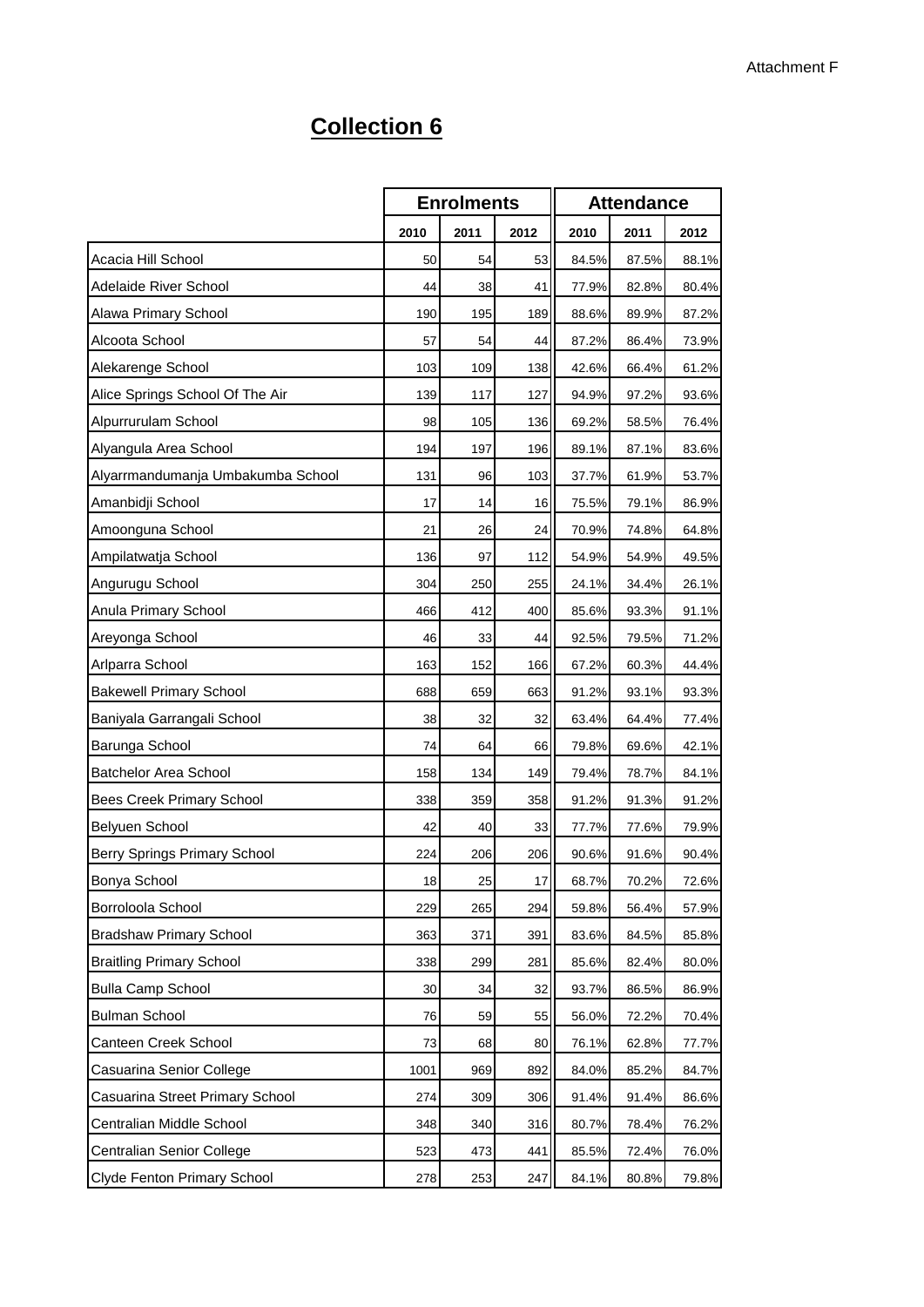| Darwin High School                   | 1063 | 1097 | 1115 | 87.5% | 88.0%  | 87.3%  |  |
|--------------------------------------|------|------|------|-------|--------|--------|--|
| Darwin Middle School                 | 604  | 609  | 665  | 86.8% | 88.0%  | 90.8%  |  |
| Docker River School                  | 51   | 64   | 45   | 61.8% | 60.2%  | 45.2%  |  |
| Dripstone Middle School              | 628  | 629  | 631  | 88.2% | 86.4%  | 89.4%  |  |
| <b>Driver Primary School</b>         | 491  | 454  | 487  | 91.7% | 91.5%  | 89.4%  |  |
| Durack Primary School                | 419  | 381  | 391  | 93.7% | 92.0%  | 94.7%  |  |
| <b>Elliott School</b>                | 83   | 79   | 75   | 66.5% | 62.6%  | 60.5%  |  |
| Epenarra School                      | 66   | 74   | 78   | 69.6% | 69.8%  | 58.4%  |  |
| Finke School                         | 39   | 32   | 42   | 67.1% | 53.1%  | 56.2%  |  |
| Gapuwiyak School                     | 253  | 280  | 276  | 55.2% | 46.6%  | 50.9%  |  |
| Gillen Primary School                | 281  | 297  | 312  | 85.9% | 83.5%  | 86.7%  |  |
| Girraween Primary School             | 355  | 378  | 408  | 92.0% | 92.8%  | 91.8%  |  |
| <b>Gray Primary School</b>           | 363  | 372  | 364  | 87.0% | 88.6%  | 87.9%  |  |
| Gunbalanya School                    | 281  | 349  | 276  | 57.6% | 26.4%  | 48.2%  |  |
| Haasts Bluff School                  | 33   | 25   | 41   | 79.5% | 75.4%  | 69.5%  |  |
| Harts Range School                   | 67   | 63   | 93   | 63.0% | 40.3%  | 70.7%  |  |
| Henbury School                       | 78   | 76   | 80   | 85.9% | 87.1%  | 87.2%  |  |
| <b>Howard Springs Primary School</b> | 299  | 273  | 261  | 88.8% | 90.7%  | 88.3%  |  |
| Humpty Doo Primary School            | 402  | 410  | 424  | 88.9% | 87.4%  | 88.6%  |  |
| Imanpa School                        | 20   | 42   | 28   | 75.1% | 55.9%  | 64.8%  |  |
| Jabiru Area School                   | 294  | 271  | 304  | 78.8% | 76.3%  | 76.7%  |  |
| Jilkminggan School                   | 99   | 92   | 111  | 71.1% | 67.2%  | 59.1%  |  |
| Jingili Primary School               | 300  | 312  | 344  | 88.8% | 91.4%  | 91.1%  |  |
| Kalkaringi School                    | 190  | 131  | 142  | 52.7% | 58.9%  | 63.5%  |  |
| Karama Primary School                | 277  | 251  | 227  | 86.1% | 83.9%  | 87.2%  |  |
| Katherine High School                | 515  | 536  | 595  | 83.7% | 73.6%  | 70.7%  |  |
| Katherine School Of The Air          | 213  | 239  | 250  | 99.0% | 100.0% | 100.0% |  |
| Katherine South Primary School       | 319  | 332  | 375  | 88.9% | 88.1%  | 84.7%  |  |
| Lajamanu School                      | 156  | 172  | 205  | 37.1% | 71.9%  | 41.4%  |  |
| Laramba School                       | 63   | 64   | 67   | 80.2% | 81.7%  | 56.5%  |  |
| Larapinta Primary School             | 331  | 323  | 296  | 89.6% | 83.3%  | 90.9%  |  |
| Larrakeyah Primary School            | 333  | 326  | 365  | 89.9% | 91.1%  | 90.1%  |  |
| Leanyer Primary School               | 546  | 572  | 575  | 93.0% | 90.7%  | 92.0%  |  |
| Ludmilla Primary School              | 137  | 125  | 132  | 84.2% | 86.3%  | 86.2%  |  |
| MacFarlane Primary School            | 248  | 235  | 202  | 81.4% | 75.2%  | 79.4%  |  |
| Malak Primary School                 | 280  | 284  | 284  | 88.6% | 86.1%  | 86.9%  |  |
| Mamaruni School                      | 61   | 67   | 82   | 69.4% | 72.8%  | 54.7%  |  |
| Maningrida School                    | 684  | 634  | 663  | 31.1% | 33.3%  | 50.7%  |  |
| Manunda Terrace Primary School       | 236  | 222  | 230  | 87.9% | 89.0%  | 82.9%  |  |
| Manyallaluk School                   | 20   | 30   | 28   | 75.8% | 82.8%  | 56.0%  |  |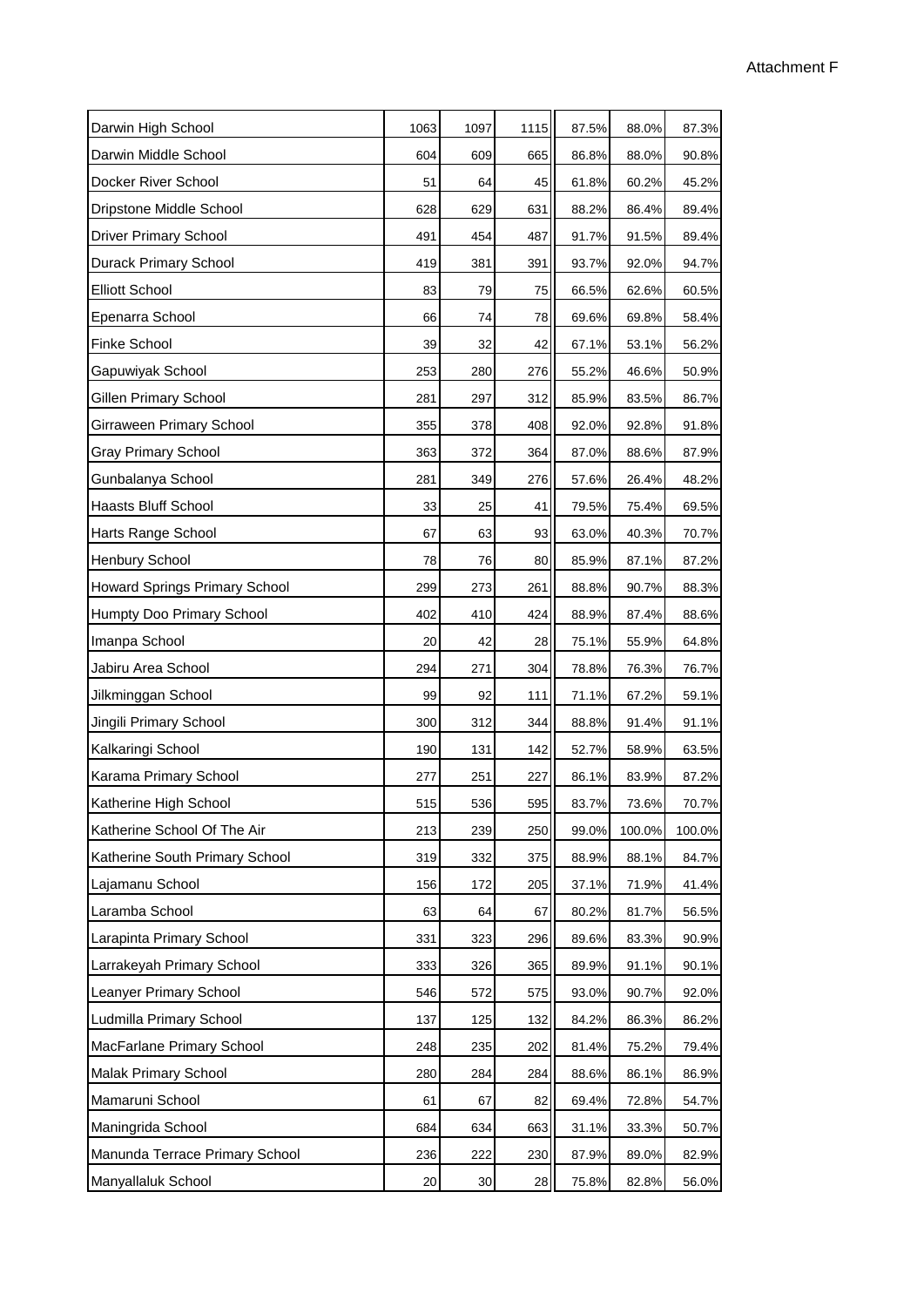| Mataranka School                         | 42  | 50  | 48              | 86.9%  | 88.6%  | 93.3%  |
|------------------------------------------|-----|-----|-----------------|--------|--------|--------|
| Middle Point School                      | 34  | 33  | 30 <sub>0</sub> | 83.4%  | 81.7%  | 81.6%  |
| Milikapiti School                        | 78  | 76  | 75              | 82.6%  | 69.9%  | 79.4%  |
| Milingimbi School                        | 345 | 304 | 338             | 52.7%  | 38.7%  | 46.2%  |
| <b>Millner Primary School</b>            | 258 | 250 | 238             | 81.8%  | 86.3%  | 86.5%  |
| Milyakburra School                       | 27  | 36  | 44              | 100.0% | 77.6%  | 70.5%  |
| Minyerri School                          | 189 | 172 | 167             | 85.2%  | 82.4%  | 75.4%  |
| <b>Moil Primary School</b>               | 311 | 322 | 329             | 89.1%  | 90.8%  | 92.5%  |
| Moulden Primary School                   | 441 | 457 | 439             | 83.9%  | 86.2%  | 85.6%  |
| Mount Allan School                       | 54  | 76  | 82              | 76.0%  | 54.8%  | 48.5%  |
| Mulga Bore School                        | 23  | 28  | 28              | 87.8%  | 84.5%  | 45.8%  |
| Murray Downs School                      | 34  | 33  | 40              | 74.4%  | 80.1%  | 86.0%  |
| Mutitjulu School                         | 26  | 28  | 33              | 69.2%  | 65.4%  | 46.8%  |
| Nakara Primary School                    | 473 | 470 | 493             | 90.0%  | 91.7%  | 91.3%  |
| Nemarluk School                          | 122 | 126 | 138             | 87.2%  | 87.3%  | 89.0%  |
| <b>Neutral Junction School</b>           | 18  | 16  | 25              | 49.7%  | 65.6%  | 66.0%  |
| Nganambala School                        | 27  | 25  | 28              | 91.8%  | 87.6%  | 92.2%  |
| Nganmarriyanga School                    | 121 | 139 | 122             | 68.0%  | 58.4%  | 68.1%  |
| Ngukurr School                           | 272 | 279 | 312             | 58.6%  | 54.9%  | 59.8%  |
| Nhulunbuy High School                    | 263 | 260 | 274             | 85.9%  | 81.9%  | 84.2%  |
| Nhulunbuy Primary School                 | 535 | 624 | 591             | 87.9%  | 84.8%  | 87.4%  |
| Nightcliff Middle School                 | 256 | 250 | 233             | 82.0%  | 82.4%  | 87.1%  |
| Nightcliff Primary School                | 462 | 481 | 516             | 90.0%  | 93.0%  | 91.3%  |
| Northern Territory Open Education Centre | 679 | 706 | 622             | 100.0% | 100.0% | 100.0% |
| Ntaria School                            | 154 | 184 | 197             | 67.1%  | 62.9%  | 50.7%  |
| Numbulwar School                         | 228 | 158 | 165             | 40.8%  | 45.5%  | 48.5%  |
| Nyirripi School                          | 45  | 42  | 54              | 38.6%  | 58.6%  | 50.9%  |
| <b>Palmerston Senior College</b>         | 891 | 594 | 410             | 80.5%  | 74.8%  | 78.4%  |
| Papunya School                           | 71  | 115 | 92              | 58.0%  | 59.2%  | 48.3%  |
| Parap Primary School                     | 479 | 502 | 530             | 92.3%  | 93.4%  | 91.7%  |
| Peppimenarti School                      | 55  | 50  | 49              | 83.2%  | 81.5%  | 84.2%  |
| Pigeon Hole School                       | 32  | 36  | 27              | 73.1%  | 64.4%  | 96.0%  |
| Pine Creek School                        | 62  | 56  | 54              | 69.8%  | 71.1%  | 80.8%  |
| Pularumpi School                         | 68  | 68  | 74              | 79.7%  | 82.3%  | 79.0%  |
| Ramingining School                       | 253 | 207 | 250             | 56.1%  | 51.2%  | 51.6%  |
| Robinson River School                    | 59  | 70  | 77              | 61.6%  | 62.6%  | 52.2%  |
| Rosebery Middle School                   |     | 521 | 705             |        | 88.5%  | 84.5%  |
| Rosebery Primary School                  |     | 306 | 399             |        | 91.9%  | 91.6%  |
| Ross Park Primary School                 | 414 | 445 | 435             | 91.3%  | 90.5%  | 91.9%  |
| Sadadeen Primary School                  | 261 | 257 | 235             | 78.2%  | 75.3%  | 80.3%  |